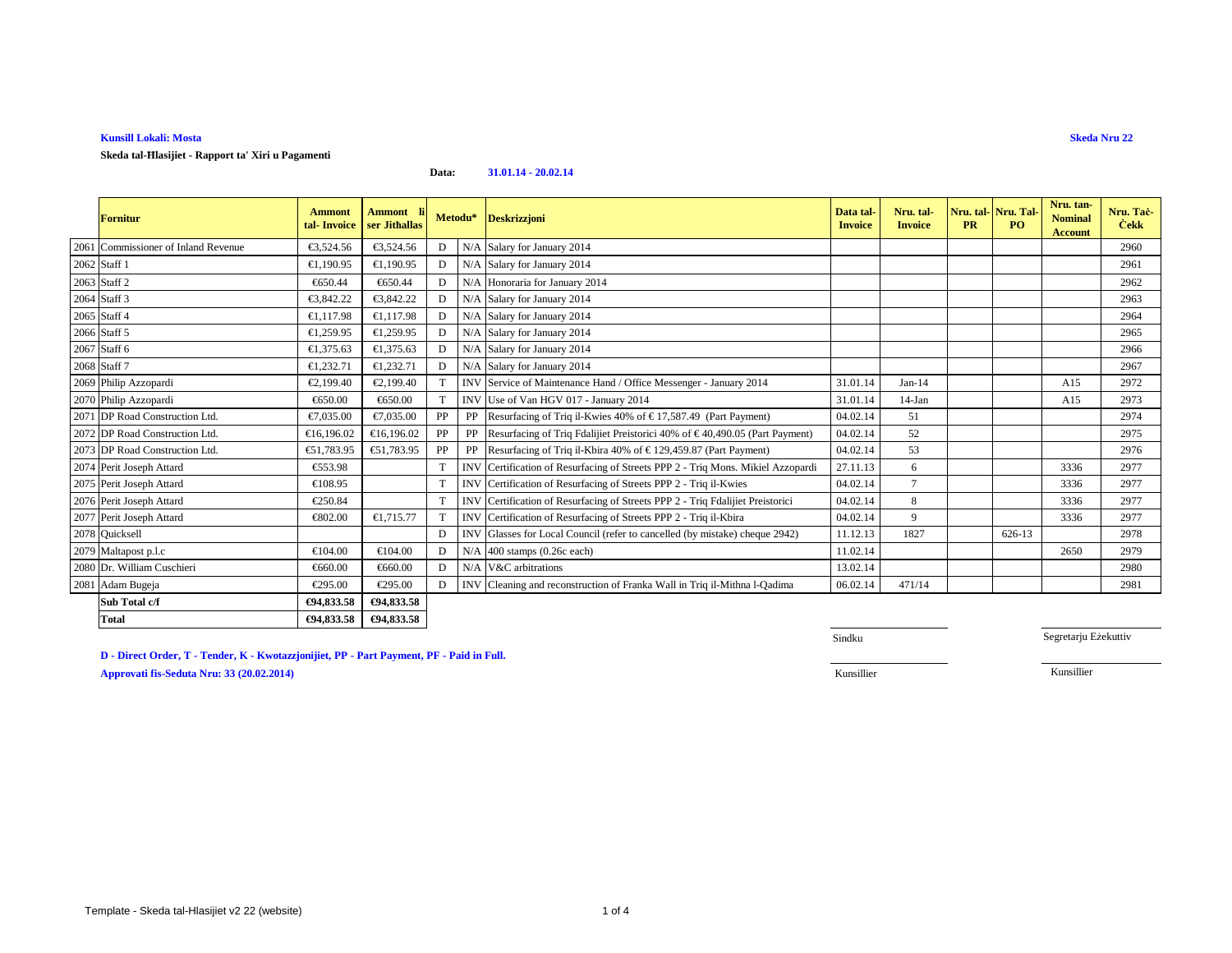## **Kunsill Lokali: Mosta**

**Skeda tal-Ħlasijiet - Rapport ta' Xiri u Pagamenti**

### **Data:31.01.14 - 20.02.14**

|           | <b>Fornitur</b>                | <b>Ammont tal-</b><br><b>Invoice</b> | Ammont li<br>ser Jithallas | Metodu* |            | <b>Deskrizzjoni</b>                                                               | Data tal-<br><b>Invoice</b> | Nru. tal-<br><b>Invoice</b> | <b>PR</b> | Nru. tal-Nru. Tal-<br>PO. | Nru. tan-<br><b>Nominal</b><br><b>Account</b> | Nru. Tač-<br><b>Cekk</b> |
|-----------|--------------------------------|--------------------------------------|----------------------------|---------|------------|-----------------------------------------------------------------------------------|-----------------------------|-----------------------------|-----------|---------------------------|-----------------------------------------------|--------------------------|
|           | 2082 Susan Livori              | €495.84                              | €495.84                    | D       |            | N/A Reimbursement re; accident in Triq Manwella next to Ground tal-Ghajba Carpark |                             |                             |           |                           |                                               | 2982                     |
|           | 2083 ARMS Ltd.                 | €1,036.00                            | €1,036.00                  | D       |            | INV Lift Mosta Civic Centre 11.09.13 - 12.11.13                                   | 2801.14                     | 18050882                    |           |                           |                                               | 2983                     |
|           | 2084 ARMS Ltd.                 | €748.57                              | €748.57                    | D       |            | INV Mosta Local Council - Civic Centre 11.0913 - 12.11.13                         | 28.01.14                    | 18050884                    |           |                           |                                               | 2984                     |
|           | 2085 ARMS Ltd.                 | €144.88                              | €144.88                    | D       |            | INV 15 Gnien t'Ottubru 11.09.13 - 12.11.13                                        | 28.01.14                    | 18050885                    |           |                           |                                               | 2985                     |
|           | 2086 ARMS Ltd.                 | € $0.00$                             | € $0.00$                   | D       | <b>INV</b> | Gnien Grognet de Vasse 11.09.13 - 19.11.13                                        | 28.01.14                    | 18050887                    |           |                           |                                               |                          |
|           | 2087 ARMS Ltd.                 | €58.52                               | €58.52                     | D       |            | INV Gnien Reggie Cilia Strt Light 11.09.13 -19.11.13                              | 28.01.14                    | 18050888                    |           |                           |                                               | 2986                     |
|           |                                |                                      |                            |         |            |                                                                                   |                             |                             |           |                           |                                               |                          |
|           | 2088 Adam Bugeja               | €2,248.82                            | €2,248.82                  |         |            | INV Works at Trejqet Sant'Anna                                                    | 20.10.13                    | $468 - 13$                  |           |                           |                                               | 2987                     |
|           | 2089 Adam Bugeja               | €21,669.66                           | €21,669.66                 | T       |            | INV Works at Trejqet Sant'Anna                                                    | 20.10.13                    | 469-13                      |           |                           |                                               | 2988                     |
|           | 2090 Adam Bugeja               | €3.545.69                            | €3,545.69                  | T       |            | INV Reconstruct of wall at Blata l-Gholja                                         | 02.01.14                    | 470-14                      |           |                           |                                               | 2989                     |
|           | 2091 Anna Maria Grech          | €560.00                              | €560.00                    |         | <b>INV</b> | Youth Work Services Oct 2013                                                      | 05.01.14                    | 012/13                      |           |                           |                                               | 2990                     |
|           | 2092 B.Grima & Sons Ltd.       | €824.58                              | €824.58                    | D       |            | INV Playground Signs at Gnien Gognet de Vasse                                     | 31.01.14                    | 10004220                    |           | 520-13                    |                                               | 2991                     |
|           | 2093 CH Formosa Co. Ltd.       | €5,089.08                            | €5,089.08                  |         |            | INV Hire of Day Centre 7.11.13-06.05.14 ad Hire of Garage 23.11.13-22.05.14       | 11.11.13                    | CAR/04/13                   |           |                           |                                               | 2992                     |
|           | 2094 Ell's Urban Services Ltd. | €1,543.70                            | €1,543.70                  |         |            | INV Patching in Triqti-Tahhan                                                     | 16.09.13                    | M12-07                      |           |                           |                                               | 2993                     |
|           | 2095 Jacap Limited             | €50.00                               | €50.00                     | D       |            | INV Amending of two stainless steel Paques                                        | 07.01.14                    | 62963                       |           | 628-13                    |                                               | 2994                     |
| 2096 Jade |                                | €1,020.70                            | €1,020.70                  | D       |            | INV Installation of Parquet for the PC Room                                       | 30.10.13                    |                             |           | 550-13                    |                                               | 2995                     |
|           | 2097 Kids Parties              | €715.00                              | $\epsilon$ 715.00          | D       |            | INV Animation service at Blata l-Ghqia on 8th December 13                         | 08.12.13                    |                             |           | 591 & 618-13              |                                               | 2996                     |
|           | 2098 Mark Camilleri            | €1,014.68                            | €1,014.68                  | D       |            | INV Electrical Works carried out aGnien Grognet                                   | 06.12.13                    | 590                         |           | 641-13                    |                                               | 2997                     |
|           | Sub Total c/f                  | €40,765.72                           | €40,765,72                 |         |            |                                                                                   |                             |                             |           |                           |                                               |                          |
|           | Sub Total b/f (page 1 of 4)    | €94,833.58                           | €94,833.58                 |         |            |                                                                                   |                             |                             |           |                           |                                               |                          |

**Sindku** Sindku Sindku Sindku Sindku Sindku Sindku Sindku Sindku Sindku Sindku Sindku Sindku Sindku Sindku Sindku

Segretarju Eżekuttiv

**D - Direct Order, T - Tender, K - Kwotazzjonijiet, PP - Part Payment, PF - Paid in Full.**

Kunsillier

Kunsillier

 **Approvati fis-Seduta Nru: 24 (29.08.2013) Approvati fis-Seduta Nru: 33 (20.02.2014)**

**Total**

**€135,599.30 €135,599.30**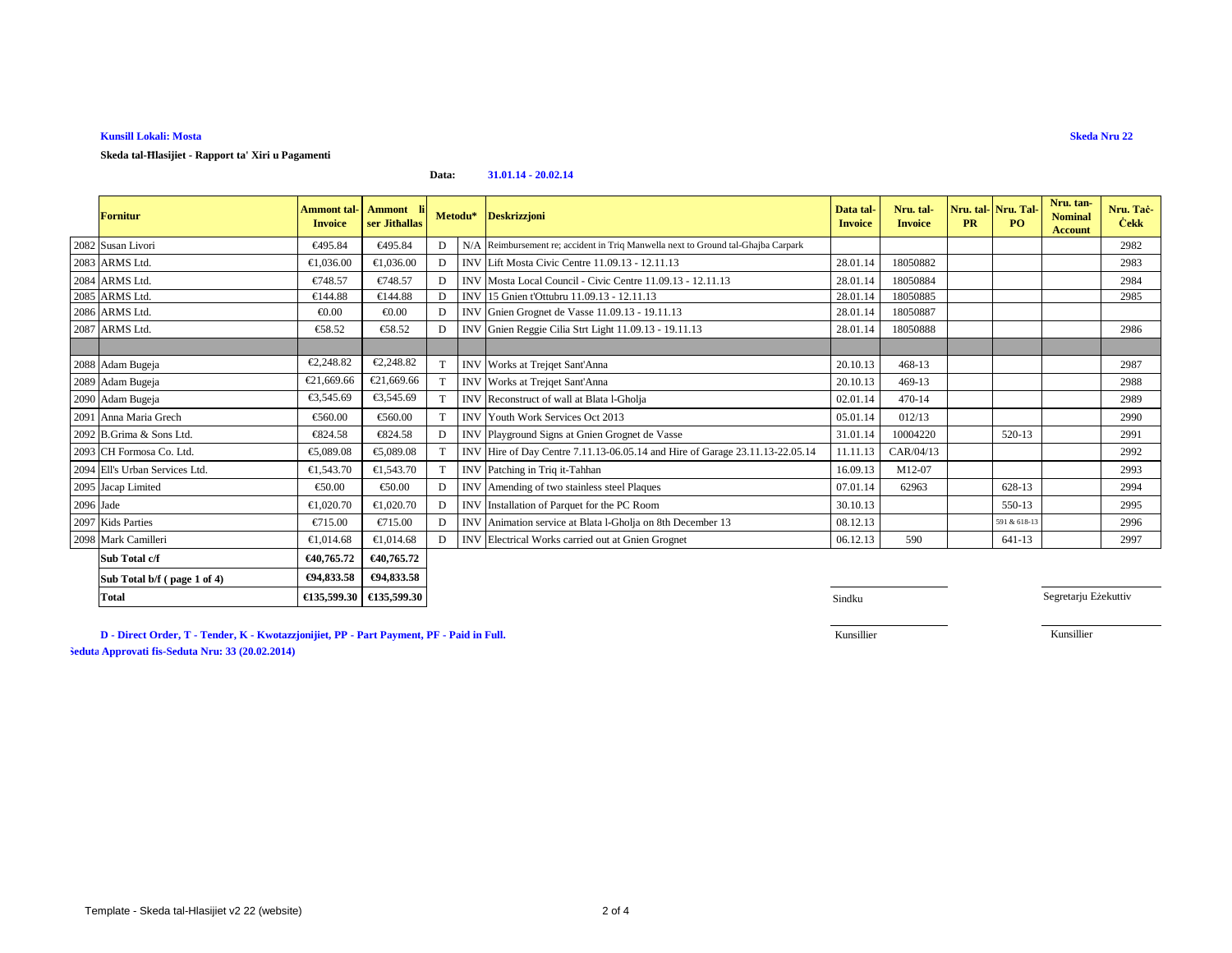# **Kunsill Lokali Mosta**

**Total**

### **Skeda tal-Hlasijiet - Rapport ta' Xiri u Pagamenti**

#### **Data:31.01.14 - 20.02.14**

| <b>Fornitur</b>             | <b>Ammont tal-</b><br><b>Invoice</b> | <b>Ammont</b><br>ser Jithallas |             |            | Metodu* Deskrizzjoni                                                                        | Data tal-<br><b>Invoice</b> | Nru. tal-<br><b>Invoice</b> | Nru. tal-Nru. Tal-<br><b>PR</b> | PO. | Nru. tan-<br><b>Nominal</b><br>Account | Nru. Tac-<br><b>Cekk</b> |
|-----------------------------|--------------------------------------|--------------------------------|-------------|------------|---------------------------------------------------------------------------------------------|-----------------------------|-----------------------------|---------------------------------|-----|----------------------------------------|--------------------------|
| 2099 MED Design Associates  | €230.00                              |                                |             |            | INV Professional Fees re: DNO Application (Speranza Chapel)                                 | 24.05.12                    | 30005959                    |                                 |     |                                        | 2998                     |
| 2100 MED Design Associates  | €290.00                              |                                | $\mathbf T$ |            | INV Preperation of Tender Document (Speranza Chapel)                                        | 25.06.12                    | 30005974                    |                                 |     |                                        | 2998                     |
| 2101 MED Design Associates  | €80.00                               |                                | T           |            | INV Printing Expenses re: DNOApplication (Speranza Chapel)                                  | 13.07.12                    | 30005983                    |                                 |     |                                        | 2998                     |
| 2102 MED Design Associates  | €290.00                              |                                | T           | <b>INV</b> | Preperation of Tender Documentre: Street Furniture (Speranza Chapel)                        | 13.07.12                    | 30005984                    |                                 |     |                                        | 2998                     |
| 2103 MED Design Associates  | €105.00                              |                                |             |            | INV Survey at Wied tal-Isperanza                                                            | 01.08.12                    | 30005987                    |                                 |     |                                        | 2998                     |
| 2104 MED Design Associates  | €600.00                              |                                | $\mathbf T$ | <b>INV</b> | Adjudication Report (Speranza Chapel)                                                       | 20.09.12                    | 30006000                    |                                 |     |                                        | 2998                     |
| 2105 MED Design Associates  | €200.00                              |                                | T           |            | INV Preperation of progress Report 5 (Speranza Chapel)                                      | 05.03.13                    | 30006064                    |                                 |     |                                        | 2998                     |
| 2106 MED Design Associates  | €200.00                              |                                | $\mathbf T$ |            | INV Preparation of progress Report6 (Speranza Chapel)                                       | 06.06.13                    | 30006083                    |                                 |     |                                        | 2998                     |
| 2107 MED Design Associates  | €90.00                               |                                | T           | <b>INV</b> | Compliance Certificate (Spennza Chapel)                                                     | 31.07.13                    | 30006095                    |                                 |     |                                        | 2998                     |
| 2108 MED Design Associates  | €186.46                              |                                | T           |            | INV Dry Rubble Walls (Speranza Chapel)                                                      | 07.08.13                    | 30006096                    |                                 |     |                                        | 2998                     |
| 2109 MED Design Associates  | €158.34                              |                                | T           | <b>INV</b> | Cleaning Bill 2 (Speranza Chapel)                                                           | 14.08.13                    | 30006098                    |                                 |     |                                        | 2998                     |
| 2110 MED Design Associates  | €100.24                              |                                | T           |            | INV Professional Fees re: Bill2 (Speranza Chapel)                                           | 02.09.13                    | 30006102                    |                                 |     |                                        | 2998                     |
| 2111 MED Design Associates  | €237.51                              |                                | T           | <b>INV</b> | Cleaning Bill 3 (Speranza Chapel)                                                           | 30.09.13                    | 300006107                   |                                 |     |                                        | 2998                     |
| 2112 MED Design Associates  | €512.78                              |                                | T           |            | INV Professional Fees re: Bill1 (Speranza Chapel)                                           | 30.09.13                    | 30006108                    |                                 |     |                                        | 2998                     |
| 2113 MED Design Associates  | €30.74                               |                                | T           |            | INV Professional Fees re: Bill2 - Difference (Speranza Chapel)                              | 22.11.13                    | 30006118                    |                                 |     |                                        | 2998                     |
| 2114 MED Design Associates  | €164.82                              |                                | $\mathbf T$ |            | INV Professional Fees re: Bill2 (Speranza Chapel)                                           | 22.11.13                    | 30006119                    |                                 |     |                                        | 2998                     |
| 2115 MED Design Associates  | €135.00                              |                                | $\mathbf T$ |            | INV Professional Fees re: MEPA Application (Wesghat Marco Montebello + Reggie Cilia Garden) | 24.05.12                    | 30005960                    |                                 |     |                                        | 2998                     |
| 2116 MED Design Associates  | €95.00                               |                                | T           |            | INV Fees - Fresh Plans to TM (Triq id-Dawr u Triq l-Antinni)                                | 02.03.12                    | 30005914                    |                                 |     |                                        | 2998                     |
| 2117 MED Design Associates  | €140.00                              |                                | $\mathbf T$ |            | INV Survey in Triq id-Dawr                                                                  | 10.04.12                    | 30005928                    |                                 |     |                                        | 2998                     |
| 2118 MED Design Associates  | €65.00                               | €3,910.89                      |             | <b>INV</b> | Application to TM (Triq idDawr u Triq l-Antinni)                                            | 10.04.12                    | 30005926                    |                                 |     |                                        | 2998                     |
| Sub Total c/f               | €3,910.89                            | €3,910.89                      |             |            |                                                                                             |                             |                             |                                 |     |                                        |                          |
| Sub Total b/f (page 2 of 4) |                                      | €135,599.30 €135,599.30        |             |            |                                                                                             |                             |                             |                                 |     |                                        |                          |

**D - Direct Order, T - Tender, K - Kwotazzjonijiet, PP - Part Payment, PF - Paid in Full.Approvati fis-Seduta Nru: 33 (20.02.2014)**

**139,510.19 139,510.19**

Kunsillier

Kunsillier